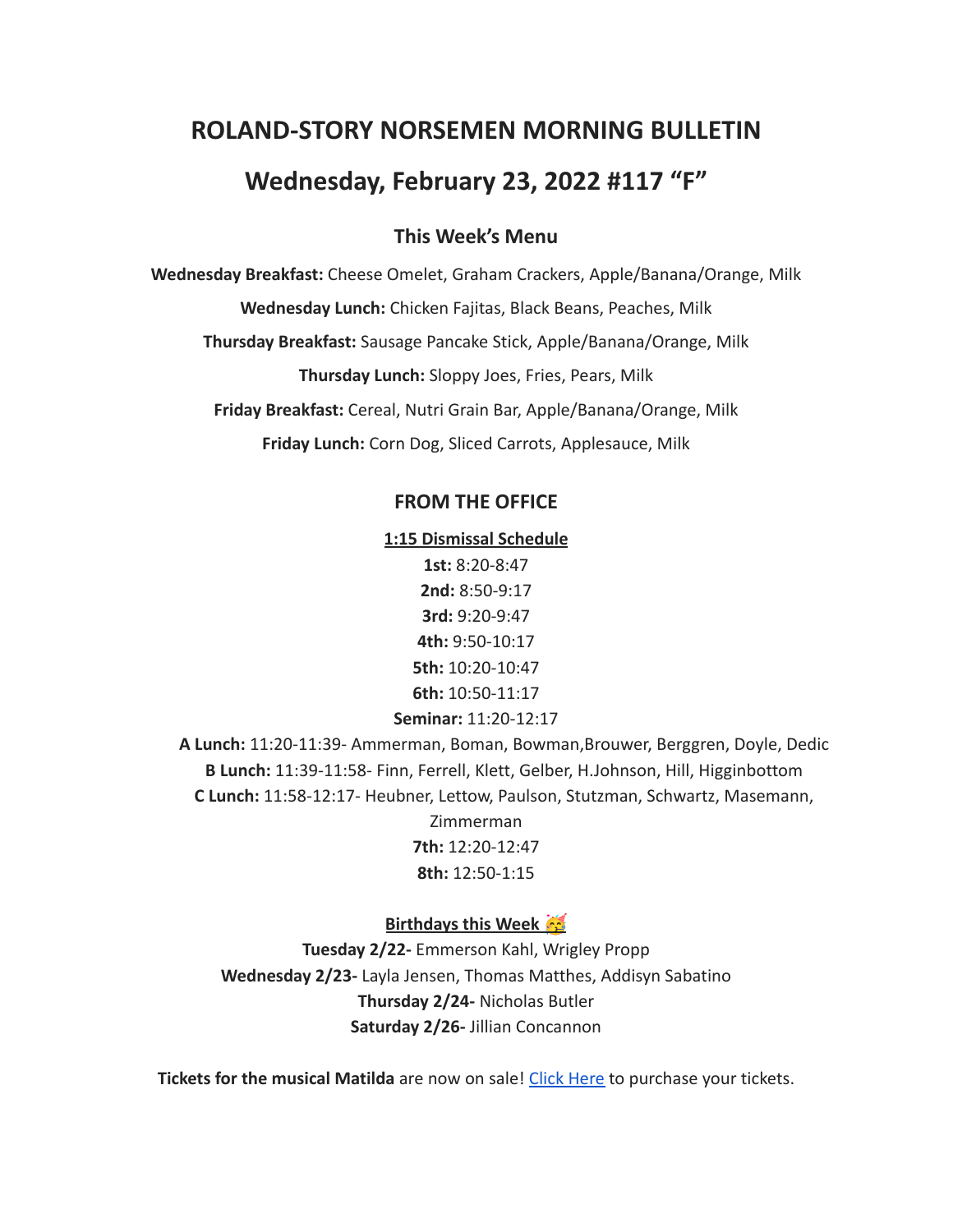#### **2022 Boys Track Season:**

You need to sign-up for the track team at the following link.

#### **[2022 Track Sign-up Form](https://forms.gle/cJrfdfow4pRoh9sw6)**

Practice will start on Monday, February 21st at 3:40 sharp in a location that will be announced via Remind. The boy's varsity basketball team will join us a week after their season ends.We have a track apparel order that will be open until Wednesday, February 27th. Use the following website to order.

#### **[2022 Track Apparel Order LINK](https://rstrack22.itemorder.com/shop/sale/)**

**The softball team is once again selling Roland-Story apparel and gear.** There are 39 non-sport/year specific items on the website (including youth items). All items are purchased online and shipped directly to you, while still being able to support your favorite softball player from the dropdown menu.

We are raising funds for our overnight tournament trip, to pay officials for pre-season scrimmages, extra equipment needs that happen last minute, and to possibly get a new bunker drag for the diamond. Thanks in advance for your support and Go Norse!!!

<https://fancloth.shop/PVQQX>

Store closes 3.1.22

## **Upcoming Driver's Ed Classes at Roland Story High School**

All classes will remain online and driving will be done in person. March 28-April 29 June 6-June 30 [Click](http://streetsmartsdriversed.com/) here to register.

## **There will be two more public informational meetings on the upcoming bond issue.** If

approved, the March 1 bond would allow Roland-Story to move forward with a series of improvements at Dallas Kray Track & Kerry Van Winkle Field and our surrounding athletic complex facilities.

2/28 7pm at the Middle School library

Attendees will have opportunities to ask questions and provide feedback.

Learn more: [https://www.rolandstorybond.org](https://www.rolandstorybond.org/?fbclid=IwAR3AJHhy8S8KvQsof-Z44UTrIBXDkOZFSdMyUXMovrg0bH3FkvkTprNkFuM)